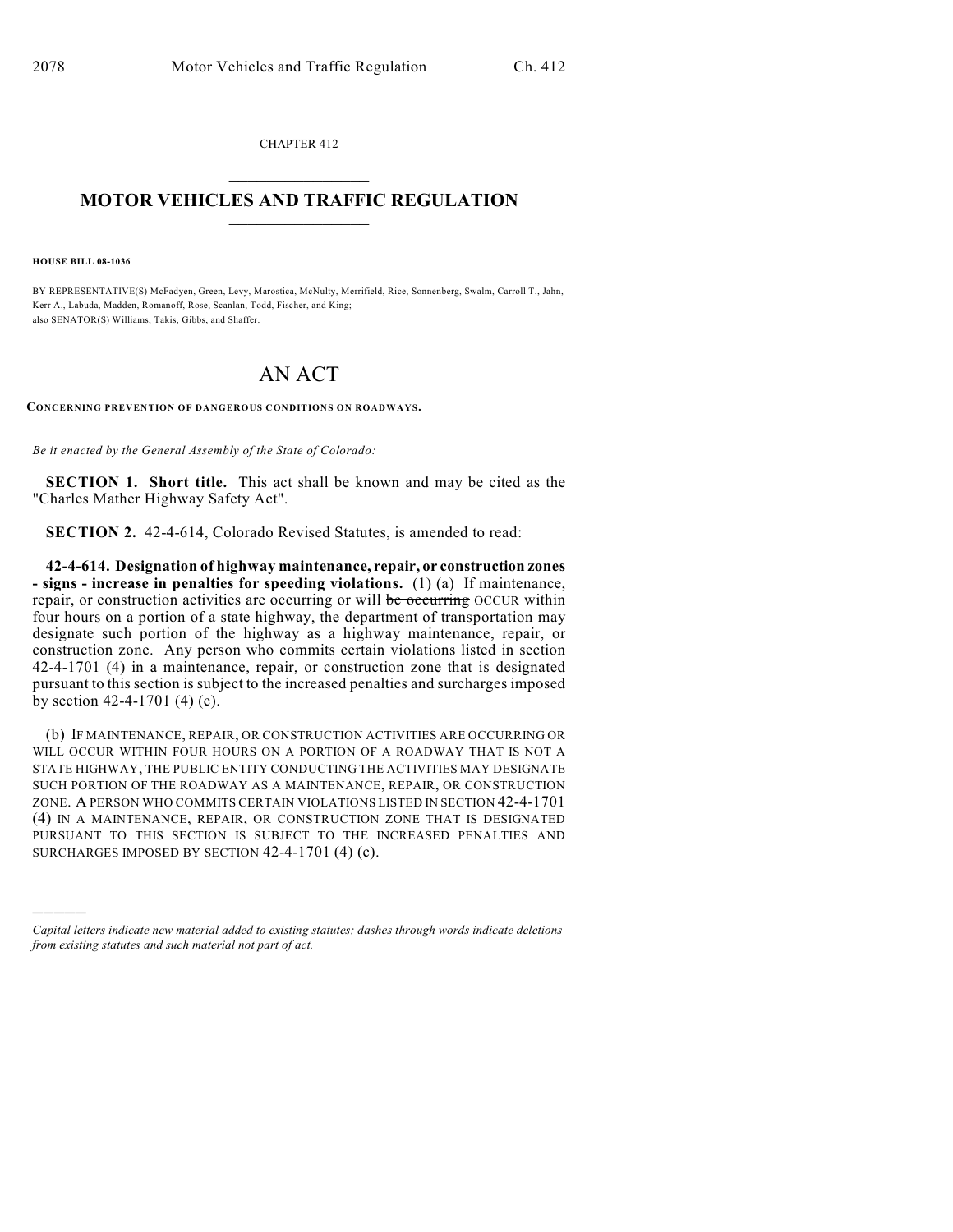(2) The department of transportation OR OTHER PUBLIC ENTITY shall designate a maintenance, repair, or construction zone by erecting or placing an appropriate sign in a conspicuous place before the area where the maintenance, repair, or construction activity is taking place or will be taking place within four hours. Such sign shall notify the public that increased penalties for certain traffic violations are in effect in such zone. The department of transportation OR OTHER PUBLIC ENTITY shall erect or place a second sign after such zone indicating that the increased penalties for certain traffic violations are no longer in effect. A maintenance, repair, or construction zone begins at the location of the sign indicating that increased penalties are in effect and ends at the location of the sign indicating that the increased penalties are no longer in effect.

(3) Signs used for designating the beginning and end of a maintenance, construction, or repair zone shall conform to department of transportation requirements. The department of transportation OR OTHER PUBLIC ENTITY may display such signs on any fixed, variable, or movable stand. The department of transportation OR OTHER PUBLIC ENTITY may place such a sign on a moving vehicle if required for certain department activities, including, but not limited to, highway painting work.

**SECTION 3.** 42-4-1701 (4) (c), Colorado Revised Statutes, is amended to read:

**42-4-1701. Traffic offenses and infractions classified - penalties - penalty and surcharge schedule.** (4) (c) (I) The penalties and surcharges imposed for speeding violations under subsection  $(4)$   $(4)$   $(1)$   $(1)$  of this section shall be doubled if a speeding violation occurs within a maintenance, repair, or construction zone that is designated by the department of transportation pursuant to section 42-4-614 42-4-614 (1) (a); EXCEPT THAT THE PENALTY FOR VIOLATING SECTION 42-4-1101 (1) OR (8) (b) BY TWENTY TO TWENTY-FOUR MILES PER HOUR OVER THE REASONABLE AND PRUDENT SPEED OR OVER THE MAXIMUM LAWFUL SPEED LIMIT OF SEVENTY-FIVE MILES PER HOUR SHALL BE FIVE HUNDRED FORTY DOLLARS.

 $(II)$  (A) The penalties and surcharges imposed for violations under subsections (4) (a) (I) (C), (4) (a) (I) (G), (4) (a) (I) (II), (4) (a) (I) (I), (4) (a) (I) (J), (4) (a) (I)  $(K)$ ,  $(4)$   $(a)$   $(I)$   $(N)$ , and  $(4)$   $(a)$   $(I)$   $(O)$  of this section SUB-SUBPARAGRAPHS  $(C)$ ,  $(G)$ , (H), (I), (J), (K), (N), AND (O) OF SUBPARAGRAPH (I) OF PARAGRAPH (a) OF THIS SUBSECTION (4) shall be doubled if a violation occurs within a maintenance, repair, or construction zone that is designated by the department of transportation pursuant to section  $42-4-614$  42-4-614 (1) (a); except that the fines for violating sections 42-4-314, 42-4-610, 42-4-613, 42-4-706, 42-4-707, 42-4-708, 42-4-709, 42-4-710, 42-4-1011, 42-4-1012, 42-4-1404, 42-4-1408, and 42-4-1414 shall not be doubled under this subparagraph (II).

(B) There is hereby created, within the highway users tax fund, the highway construction workers' safety account.

(C) If a fine is doubled under SUBPARAGRAPH (I) OR (II) OF this paragraph (c), one-half of the fine allocated to the state by sections 42-1-217 and 43-4-205, C.R.S., shall be transferred to the state treasurer, who shall deposit it in the highway construction workers' safety account within the highway users tax fund to be continuously appropriated to the department of transportation for work zone safety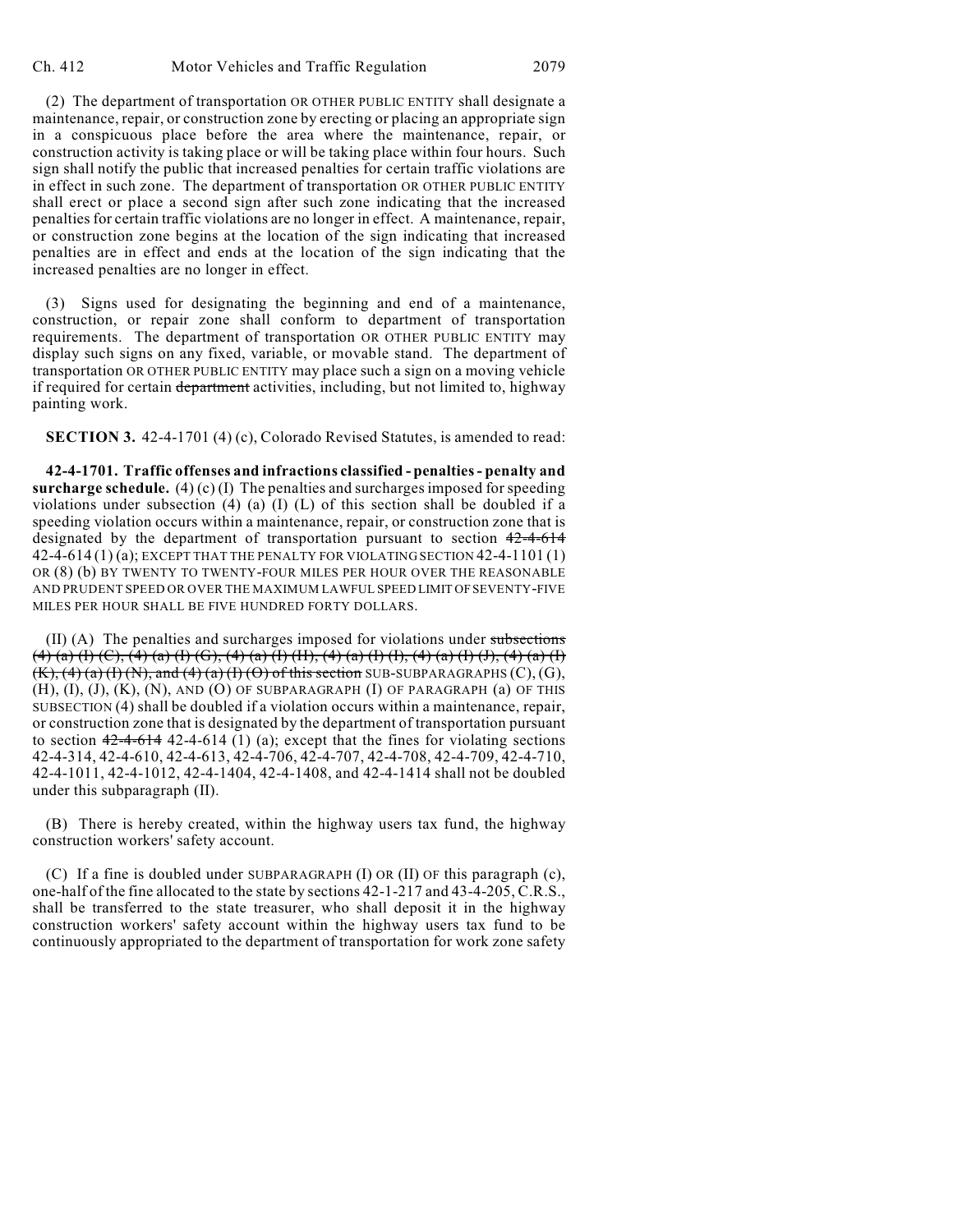equipment, signs, and law enforcement.

(D) This subparagraph (II) is effective July 1, 2006.

(III) THE PENALTIES AND SURCHARGES IMPOSED FOR SPEEDING VIOLATIONS UNDER SUB-SUBPARAGRAPH (L) OF SUBPARAGRAPH (I) OF PARAGRAPH (a) OF THIS SUBSECTION (4) SHALL BE DOUBLED IF A SPEEDING VIOLATION OCCURS WITHIN A MAINTENANCE, REPAIR, OR CONSTRUCTION ZONE THAT IS DESIGNATED BY A PUBLIC ENTITY PURSUANT TO SECTION  $42-4-614$  (1) (b).

(IV) THE PENALTIES AND SURCHARGES IMPOSED FOR VIOLATIONS UNDER  $SUB-SUBPARAGRAPHS (C), (G), (H), (I), (J), (K), (N), AND (O) OF SUBPARAGRAPH (I)$ OF PARAGRAPH (a) OF THIS SUBSECTION (4) SHALL BE DOUBLED IF A VIOLATION OCCURS WITHIN A MAINTENANCE, REPAIR, OR CONSTRUCTION ZONE THAT IS DESIGNATED BY A PUBLIC ENTITY PURSUANT TO SECTION 42-4-614 (1) (b); EXCEPT THAT THE FINES FOR VIOLATING SECTIONS 42-4-314, 42-4-610, 42-4-613, 42-4-706, 42-4-707, 42-4-708, 42-4-709, 42-4-710, 42-4-1011, 42-4-1012, 42-4-1404, 42-4-1408, AND 42-4-1414 SHALL NOT BE DOUBLED UNDER THIS SUBPARAGRAPH (IV).

**SECTION 4.** 42-4-110.5 (1.5) and (2) (g) (I), Colorado Revised Statutes, are amended, and the said 42-4-110.5 is further amended BY THE ADDITION OF A NEW SUBSECTION, to read:

**42-4-110.5. Automated vehicle identification systems.** (1.5) Except for the provisions concerning service of process AUTHORIZATION contained in  $\overline{\text{subparam}}$  (I) of paragraph (a) of subsection (2) SUBSECTION (1.7) of this section, nothing in this section shall apply to a violation detected by an automated vehicle identification device for driving twenty-five miles per hour or more in excess of the reasonable and prudent speed or twenty-five miles per hour or more in excess of the maximum speed limit of seventy-five miles per hour detected by the use of an automated vehicle identification device.

(1.7) (a) UPON REQUEST FROM THE DEPARTMENT OF TRANSPORTATION, THE DEPARTMENT OF PUBLIC SAFETY SHALL UTILIZE AN AUTOMATED VEHICLE IDENTIFICATION SYSTEM TO DETECT SPEEDING VIOLATIONS UNDER PART 11 OF THIS ARTICLE WITHIN A HIGHWAY MAINTENANCE, REPAIR, OR CONSTRUCTION ZONE DESIGNATED PURSUANT TO SECTION 42-4-614 (1) (a), IF THE DEPARTMENT OF PUBLIC SAFETY COMPLIES WITH SUBSECTIONS (2) TO (6) OF THIS SECTION. AN AUTOMATED VEHICLE IDENTIFICATION SYSTEM SHALL NOT BE USED UNDER THIS SUBSECTION (1.7) UNLESS MAINTENANCE, REPAIR, OR CONSTRUCTION IS OCCURRING AT THE TIME THE SYSTEM IS BEING USED. THE DEPARTMENT OF PUBLIC SAFETY MAY CONTRACT WITH A VENDOR TO IMPLEMENT THIS SUBSECTION (1.7). IF THE DEPARTMENT OF PUBLIC SAFETY CONTRACTS WITH A VENDOR, THE CONTRACT SHALL INCORPORATE THE PROCESSING ELEMENTS SPECIFIED BY THE DEPARTMENT OF PUBLIC SAFETY. THE DEPARTMENT OF PUBLIC SAFETY MAY CONTRACT WITH THE VENDOR TO NOTIFY VIOLATORS, COLLECT AND REMIT THE PENALTIES AND SURCHARGES TO THE STATE TREASURY LESS THE VENDOR'S EXPENSES, RECONCILE PAYMENTS AGAINST OUTSTANDING VIOLATIONS, IMPLEMENT COLLECTION EFFORTS, AND NOTIFY THE DEPARTMENT OF PUBLIC SAFETY OF UNPAID VIOLATIONS FOR POSSIBLE REFERRAL TO THE JUDICIAL SYSTEM. NO PENALTY ASSESSMENT OR SUMMONS AND COMPLAINT OR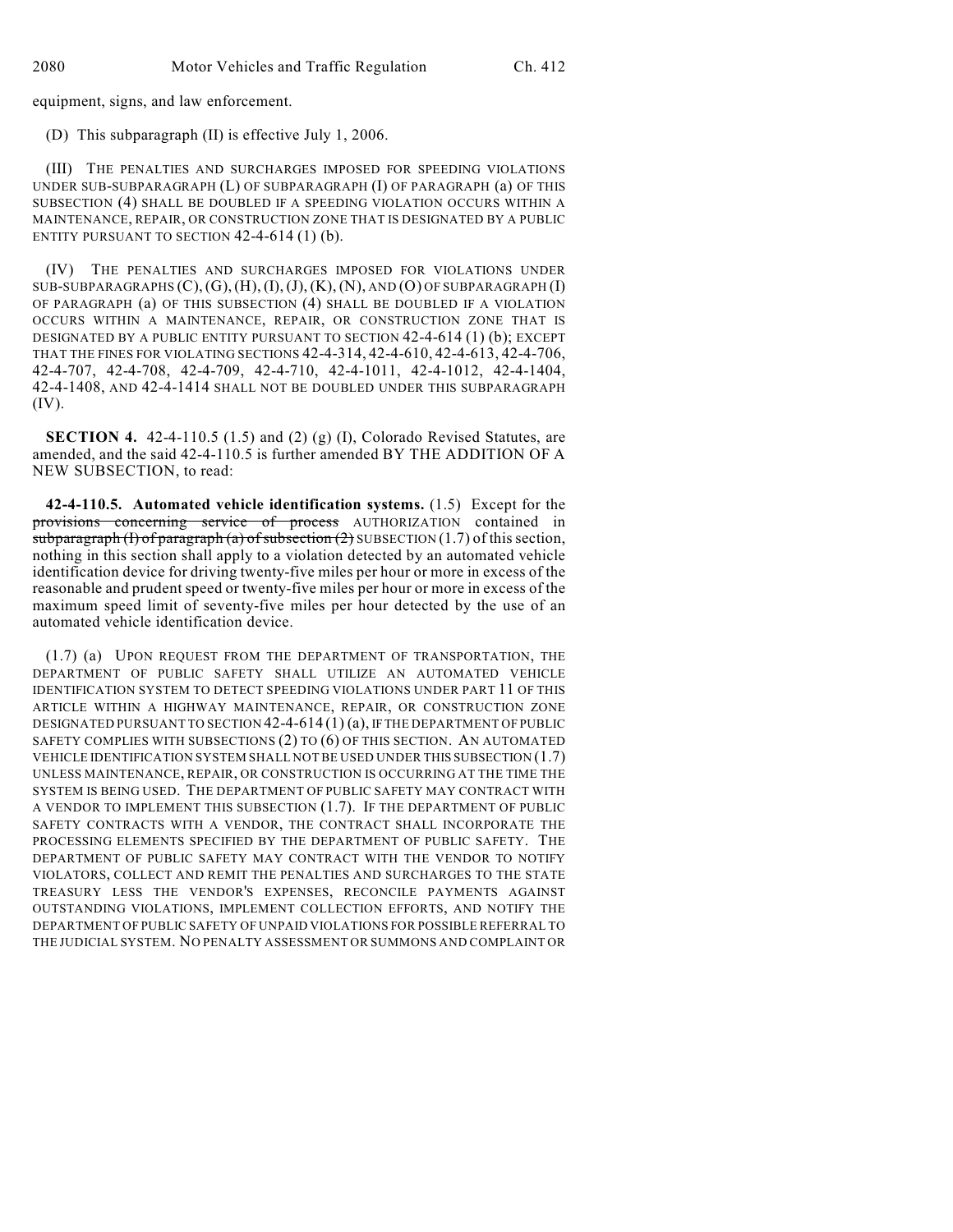A PENALTY OR SURCHARGE FOR A VIOLATION DETECTED BY AN AUTOMATED VEHICLE IDENTIFICATION SYSTEM UNDER THIS SUBSECTION (1.7) SHALL BE FORWARDED TO THE DEPARTMENT FOR PROCESSING.

(b) THE DEPARTMENT OF TRANSPORTATION SHALL REIMBURSE THE DEPARTMENT OF PUBLIC SAFETY FOR THE DIRECT AND INDIRECT COSTS OF COMPLYING WITH THIS SUBSECTION (1.7).

(2) A municipality may adopt an ordinance authorizing the use of an automated vehicle identification system to detect violations of traffic regulations adopted by the municipality, or the state, a county, a city and county, or a municipality may utilize an automated vehicle identification system to detect traffic violations under state law, subject to the following conditions and limitations:

 $(g)$  (I) The state, a county, a city and county, or a municipality shall not issue a penalty assessment notice or summons for a violation detected using an automated vehicle identification system unless the violation occurred within a school zone, as defined in section 42-4-615; within a residential neighborhood; WITHIN A MAINTENANCE, CONSTRUCTION, OR REPAIR ZONE DESIGNATED PURSUANT TO SECTION 42-4-614; or along a street that borders a municipal park.

**SECTION 5.** 42-4-110.5 (4) (b), Colorado Revised Statutes, is amended BY THE ADDITION OF A NEW SUBPARAGRAPH to read:

**42-4-110.5. Automated vehicle identification systems.** (4) (b) (III) SUBPARAGRAPH (I) OF THIS PARAGRAPH (b) SHALL NOT APPLY WITHIN A MAINTENANCE, CONSTRUCTION, OR REPAIR ZONE DESIGNATED PURSUANT TO SECTION 42-4-614.

**SECTION 6.** 42-4-705 (3) (b), Colorado Revised Statutes, is amended, and the said 42-4-705 is further amended BY THE ADDITION OF THE FOLLOWING NEW SUBSECTIONS, to read:

**42-4-705. Operation of vehicle approached by emergency vehicle - operation of vehicle approaching stationary emergency vehicle.** (2.5) (a) A DRIVER IN A VEHICLE THAT IS APPROACHING OR PASSING A MAINTENANCE, REPAIR, OR CONSTRUCTION VEHICLE THAT IS MOVING AT LESS THAN TWENTY MILES PER HOUR SHALL EXHIBIT DUE CARE AND CAUTION AND PROCEED AS DESCRIBED IN PARAGRAPHS (b) AND (c) OF THIS SUBSECTION (2.5).

(b) ON A HIGHWAY WITH AT LEAST TWO ADJACENT LANES PROCEEDING IN THE SAME DIRECTION ON THE SAME SIDE OF THE HIGHWAY WHERE A STATIONARY OR SLOW-MOVING MAINTENANCE, REPAIR, OR CONSTRUCTION VEHICLE IS LOCATED, THE DRIVER OF AN APPROACHING OR PASSING VEHICLE SHALL PROCEED WITH DUE CARE AND CAUTION AND YIELD THE RIGHT-OF-WAY BY MOVING INTO A LANE AT LEAST ONE MOVING LANE APART FROM THE VEHICLE, UNLESS DIRECTED OTHERWISE BY A PEACE OFFICER OR OTHER AUTHORIZED EMERGENCY PERSONNEL. IF MOVEMENT TO AN ADJACENT MOVING LANE IS NOT POSSIBLE DUE TO WEATHER, ROAD CONDITIONS, OR THE IMMEDIATE PRESENCE OF VEHICULAR OR PEDESTRIAN TRAFFIC, THE DRIVER OF THE APPROACHING VEHICLE SHALL PROCEED IN THE MANNER DESCRIBED IN PARAGRAPH (c) OF THIS SUBSECTION (2.5).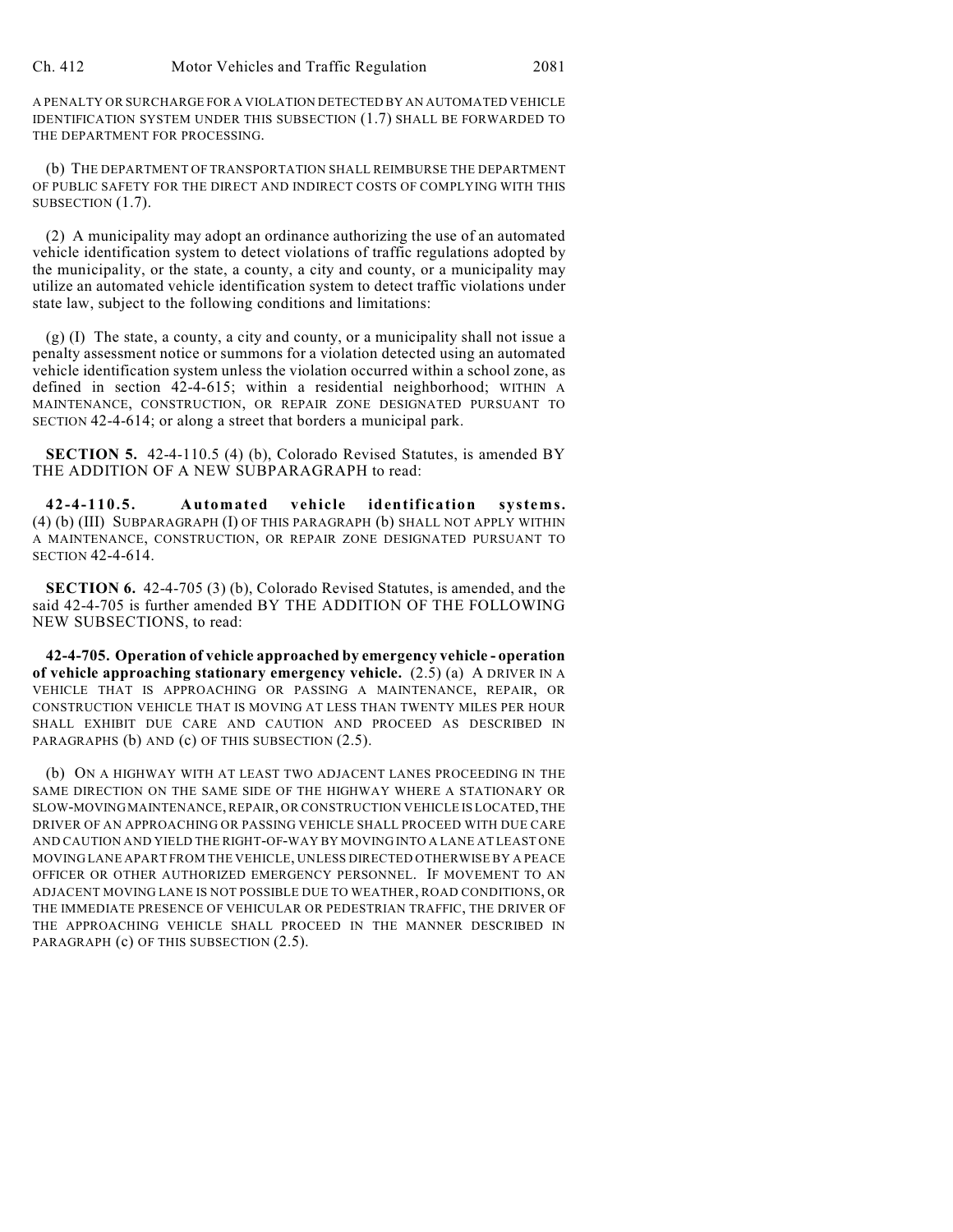(c) ON A HIGHWAY THAT DOES NOT HAVE AT LEAST TWO ADJACENT LANES PROCEEDING IN THE SAME DIRECTION ON THE SAME SIDE OF THE HIGHWAY WHERE A STATIONARY OR SLOW-MOVING MAINTENANCE, REPAIR, OR CONSTRUCTION VEHICLE IS LOCATED, OR IF MOVEMENT BY THE DRIVER OF THE APPROACHING VEHICLE INTO AN ADJACENT MOVING LANE, AS DESCRIBED IN PARAGRAPH (b) OF THIS SUBSECTION (2.5), IS NOT POSSIBLE, THE DRIVER OF AN APPROACHING VEHICLE SHALL REDUCE AND MAINTAIN A SAFE SPEED WITH REGARD TO THE LOCATION OF THE STATIONARY OR SLOW-MOVING MAINTENANCE, REPAIR, OR CONSTRUCTION VEHICLE, WEATHER CONDITIONS, ROAD CONDITIONS, AND VEHICULAR OR PEDESTRIAN TRAFFIC, AND SHALL PROCEED WITH DUE CARE AND CAUTION, OR AS DIRECTED BY A PEACE OFFICER OR OTHER AUTHORIZED EMERGENCY PERSONNEL.

(2.6) (a) A DRIVER IN A VEHICLE THAT IS APPROACHING OR PASSING A MOTOR VEHICLE WHERE THE TIRES ARE BEING EQUIPPED WITH CHAINS ON THE SIDE OF THE HIGHWAY SHALL EXHIBIT DUE CARE AND CAUTION AND PROCEED AS DESCRIBED IN PARAGRAPHS (b) AND (c) OF THIS SUBSECTION (2.6).

(b) ON A HIGHWAY WITH AT LEAST TWO ADJACENT LANES PROCEEDING IN THE SAME DIRECTION ON THE SAME SIDE OF THE HIGHWAY WHERE CHAINS ARE BEING APPLIED TO THE TIRES OF A MOTOR VEHICLE, THE DRIVER OF AN APPROACHING OR PASSING VEHICLE SHALL PROCEED WITH DUE CARE AND CAUTION AND YIELD THE RIGHT-OF-WAY BY MOVING INTO A LANE AT LEAST ONE MOVING LANE APART FROM THE VEHICLE, UNLESS DIRECTED OTHERWISE BY A PEACE OFFICER OR OTHER AUTHORIZED EMERGENCY PERSONNEL. IF MOVEMENT TO AN ADJACENT MOVING LANE IS NOT POSSIBLE DUE TO WEATHER, ROAD CONDITIONS, OR THE IMMEDIATE PRESENCE OF VEHICULAR OR PEDESTRIAN TRAFFIC, THE DRIVER OF THE APPROACHING VEHICLE SHALL PROCEED IN THE MANNER DESCRIBED IN PARAGRAPH (c) OF THIS SUBSECTION (2.6).

(c) ON A HIGHWAY THAT DOES NOT HAVE AT LEAST TWO ADJACENT LANES PROCEEDING IN THE SAME DIRECTION ON THE SAME SIDE OF THE HIGHWAY WHERE CHAINS ARE BEING APPLIED TO THE TIRES OF A MOTOR VEHICLE, OR IF MOVEMENT BY THE DRIVER OF THE APPROACHING VEHICLE INTO AN ADJACENT MOVING LANE, AS DESCRIBED IN PARAGRAPH (b) OF THIS SUBSECTION (2.6), IS NOT POSSIBLE, THE DRIVER OF AN APPROACHING VEHICLE SHALL REDUCE AND MAINTAIN A SAFE SPEED WITH REGARD TO THE LOCATION OF THE MOTOR VEHICLE WHERE CHAINS ARE BEING APPLIED TO THE TIRES, WEATHER CONDITIONS, ROAD CONDITIONS, AND VEHICULAR OR PEDESTRIAN TRAFFIC, AND SHALL PROCEED WITH DUE CARE AND CAUTION, OR AS DIRECTED BY A PEACE OFFICER OR OTHER AUTHORIZED EMERGENCY PERSONNEL.

(3) (b) Any person who violates subsection  $(2)$ ,  $(2.5)$ , OR  $(2.6)$  of this section commits careless driving as described in section 42-4-1402.

**SECTION 7.** 42-4-1101 (12), Colorado Revised Statutes, is amended to read:

**42-4-1101. Speed limits.** (12) (a) A violation of driving one to twenty-four miles per hour in excess of the reasonable and prudent speed or in excess of the maximum lawful speed limit of seventy-five miles per hour is a class A traffic infraction.

(b) A violation of driving twenty-five or more miles per hour in excess of the